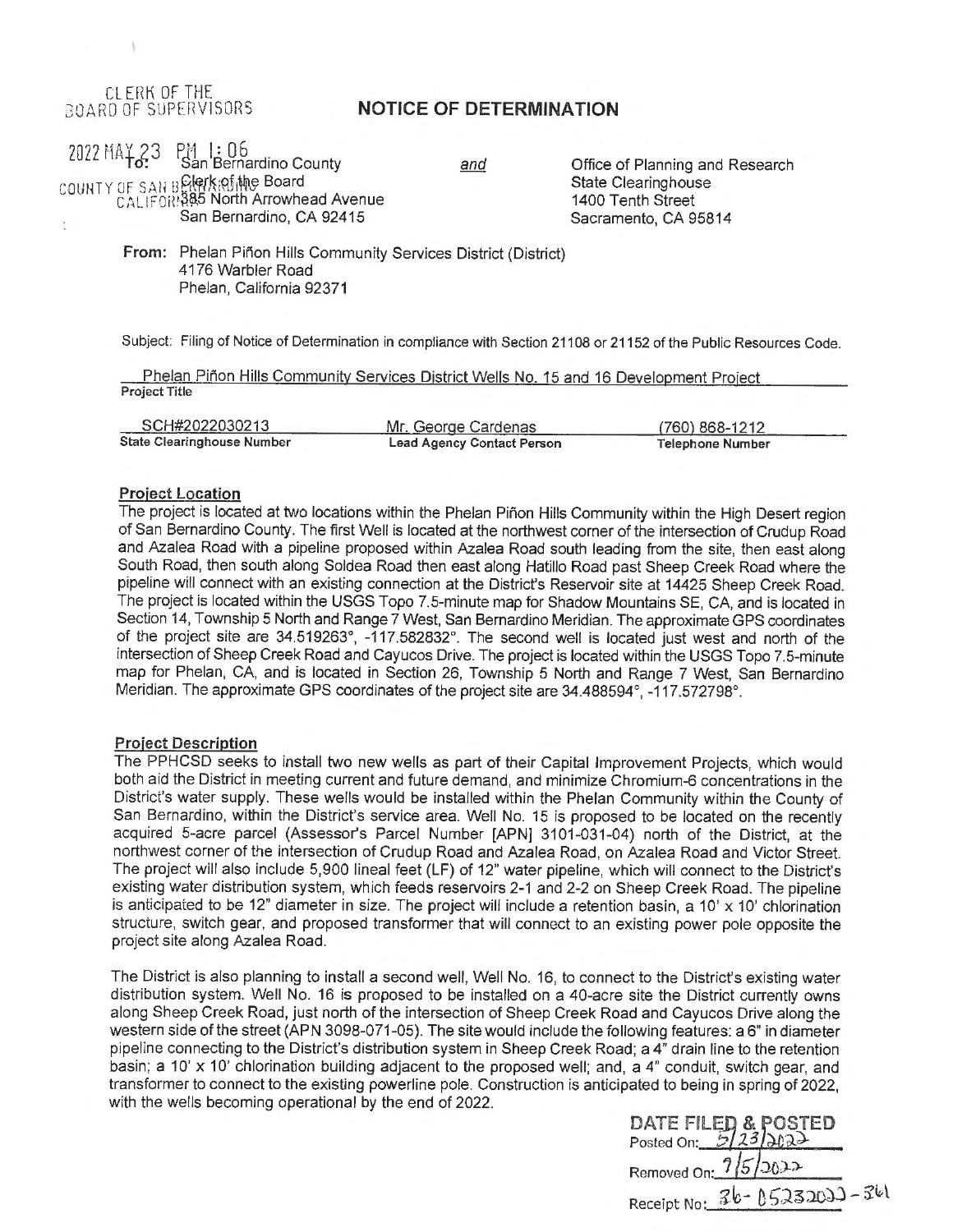## **Notice of Determination, page 2 of 2**

 $\alpha$ 

This is to advise that the Phelan Pinon Hills Community Services District has approved the above described project on

**ELead Agency C Responsible Agency** 

2022\_ and has made the following determination regarding the above described project: **(Date)** 

- 1. The project  $[\Box$  will  $\Box$  will not] have a significant effect on the environment.
- 2.  $\Box$  An Environmental Impact Report was prepared for this project pursuant to the provisions of CEQA.
	- **E.** A Mitigated Negative Declaration was prepared for this project pursuant to the provisions of CEQA.
- 3. Mitigation measures  $[$  were  $\Box$  were not] made a condition of the approval of the project and a Mitigation Monitoring and Reporting Plan was adopted.
- 4. A Statement of Overriding Considerations  $[\Box$  was  $\blacksquare$  was not] adopted for this project.

This is to certify that the Mitigated Negative Declaration/Initial Study and record of project approval is available to the general public at:

Phelan Pinon Hills Community Services District Office at 4176 Warbler Road, Phelan, California 92371 KINCERNE MANAGE MAY 2012022 ENGINEERING  $MZ$ Signature